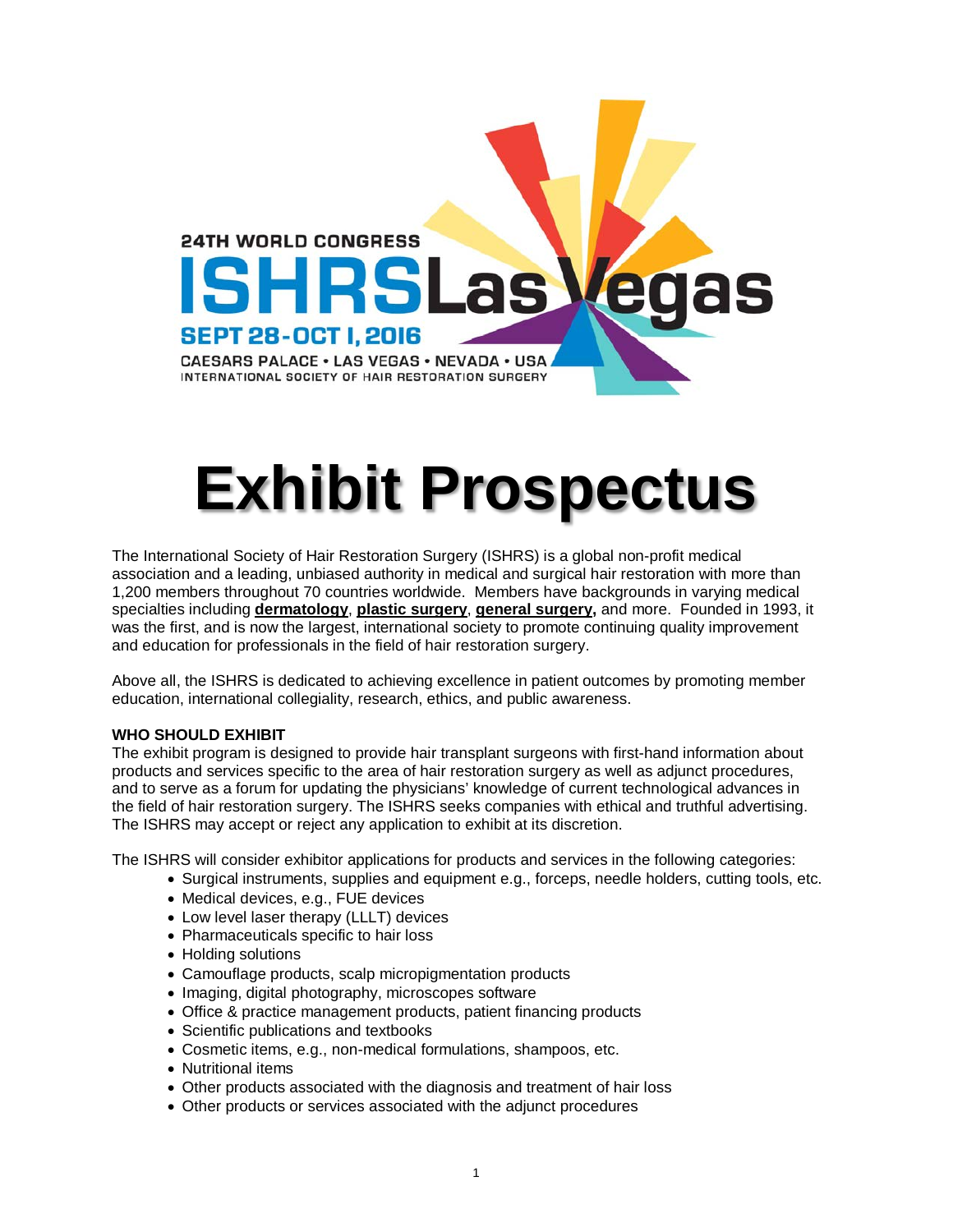# **TIMELINE & IMPORTANT DEADLINES**

**June 29:** Notification of booth assignment by e-mail.

**June 30:** Exhibit Service Manual available

**July 1:** Application with deposit must be received to be listed as an exhibitor in the Preliminary Program (company name only listed).

**July 25:** Product/service description due for inclusion in the Onsite Program Guide. Exhibit application must be accepted by this date to be listed in the Onsite Program Guide.

**August 15:** Exhibitor Information Forms due (names of exhibit personnel)

**August 15:** Final payment on booths due.

**August 15:** Ancillary Function Request Form (if applicable) due.

**August 15:** Final day that exhibit applications may be accepted and the final day to apply for the room drop marketing opportunity.

**September 7:** Last day to cancel or substitute booth personnel or cancel Gala Dinner tickets for refund.

**September 7:** Pre-Show mailing list distributed.

# **EXHIBITION DATES AND HOURS**

*Preliminary and subject to change.*

| <b>EXHIBITORS SET-UP:</b><br>Wednesday/September 28, 2016                               | 1:00PM-7:00PM                  |
|-----------------------------------------------------------------------------------------|--------------------------------|
| <b>SHOW HOURS:</b><br>Thursday/September 29, 2016<br>Welcome Reception in Exhibit Hall: | 8:00AM-8:00PM<br>6:00PM-8:00PM |
| Friday/September 30, 2016                                                               | 10:30AM-6:00PM                 |
| Saturday/October 1, 2016                                                                | 8:00AM-2:00PM                  |
| <b>DISMANTLE:</b><br>Saturday/October 1, 2016                                           | 2:00PM-7:00PM                  |

**Exhibits must NOT be disturbed, dismantled or removed before 2:00PM, Saturday, October 1, 2016.** All exhibit materials must be removed from the exhibit area by **7:00PM on Saturday, October 1, 2016.**

#### **FEES**

#### **Booth fee: \$3,250 USD per 8 foot x 10 foot booth**

#### + **Exhibit booth personnel fee: \$450 USD per exhibit representative (maximum of 4 exhibit persons per 8'x10' booth)**

The fees include:

- One pipe & drape, 8' x 10' booth in carpeted exhibit hall
- The exhibit space
- A basic ID sign showing company name and booth number
- Janitorial service for aisles of the exhibit area
- Final Program Guide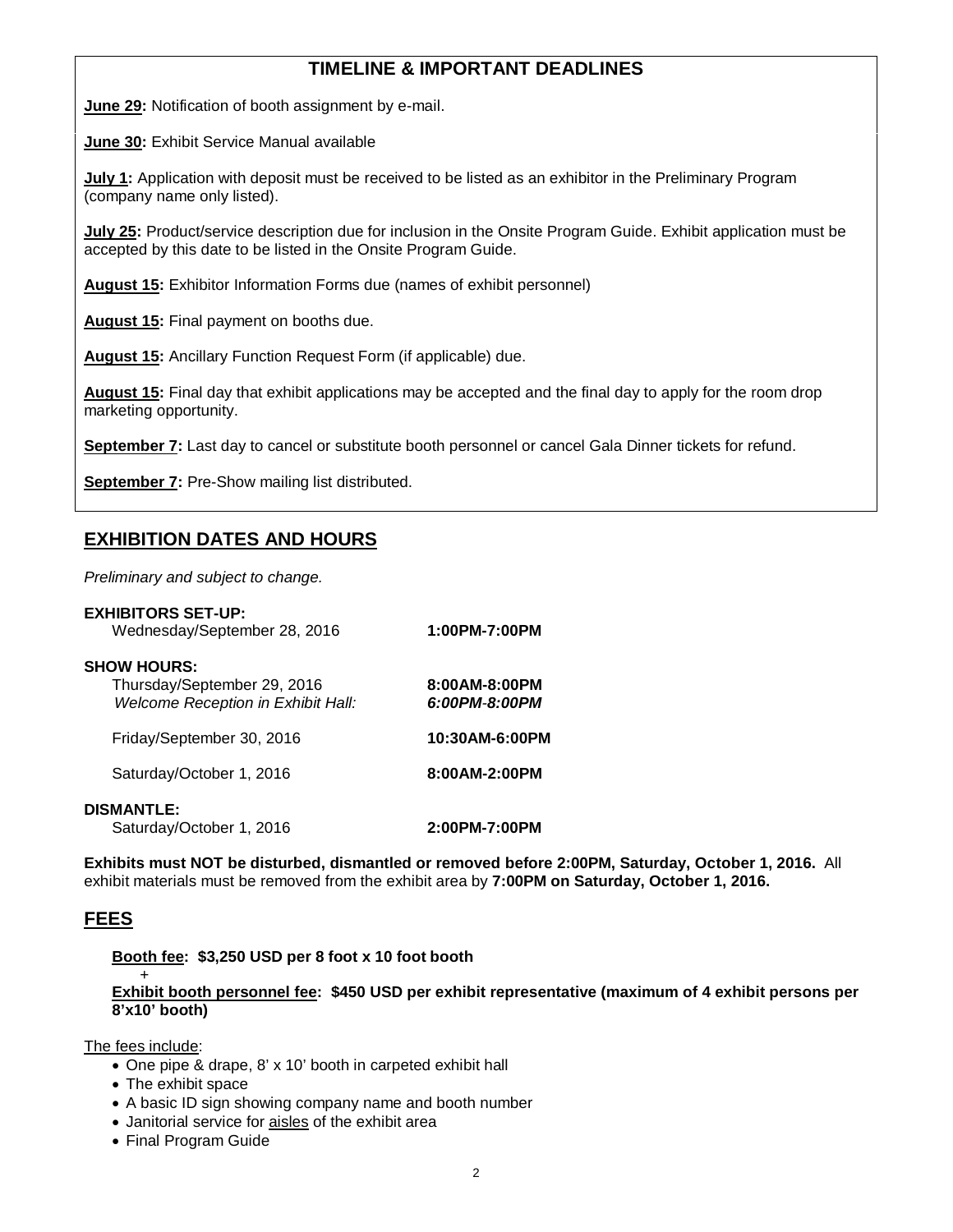- Up to 4 exhibit persons per 8'x 10' booth (must pay the exhibit booth personnel fee for each exhibit person)
- Food & beverage for exhibit personnel including, continental breakfasts, lunches, coffee breaks, and the Welcome Reception – during days when exhibit hall is open (Thursday-Saturday)
- A one-year listing in the Online Buyers Guide which is located in the Members Only section of the ISHRS website

## **PAYMENT TERMS**

A 50% deposit per booth must be submitted with the application for the exhibit booth. There is a limit of 4 adjacent booths (a "quad") per company. The exhibit booth personnel fee must be paid when applying/registering for the booth.

All booths must be fully paid by the date indicated in the timeline, or the exhibitor's registration will be cancelled and the exhibitor's assigned both space re-sold and reassigned by the ISHRS. **The exhibit application will not be processed or space assigned until the payment is received.**

# **CANCELLATION POLICY**

Written notification of an exhibitor's decision to cancel must be faxed or e-mailed to Jule Uddfolk, Meetings & Exhibits Manager, at the ISHRS Headquarters office (fax: 1-630-262-1520 or info@ishrs.org). It is the exhibitor's responsibility to assure the cancellation was received.

The following policies will apply to the **booth fee**:

- Cancellation received **by July 15, 2016**: Full refund less \$100 administrative fee
- Cancellation received **July 16-August 15, 2016**: 50% refund of full booth(s) fee less \$100 administrative fee
- Cancellation received **after August 15, 2016**: No refund

Regarding **Exhibit Booth Personnel Fees**, there is no penalty for cancellation up until **September 7, 2016**. After that date, there is no refund for cancellations.

## **BOOTH INFORMATION**

Exhibit booths will be located in Octavius Ballroom (entry through section 12), located on the Promenade Level of Caesars Palace. This location is adjacent to the General Session, which also takes place in a section of Octavius Ballroom.

See Exhibit Hall Floor Plan in this Exhibit Prospectus. NOTE: The floor plan is preliminary and subject to change. The ISHRS reserves the right to amend the floor plan and booth assignments.

The exhibit program is limited to standard booths that measure 8 feet deep by 10 feet wide and multiples of those standard booths. A maximum of 4 booths per exhibitor is permitted, pending space availability.

Booth assignments are made on a first come, first served basis. Booth number assignments are confirmed and communicated to the exhibitor contact person via e-mail on the date indicated in the timeline. No booth locations are guaranteed until the confirmation on this date. All dimensions are believed to be accurate but are not warranted by the ISHRS. To maintain uniformity and to prevent obstruction of view of adjoining booths, solid or draped objects cannot be higher than eight feet in the back and cannot be higher than four feet along the side dividers and aisles. All exhibitor materials and signage must stay inside the official booth space and not be placed in the aisles. Exhibit booth representatives also must stay in the booth while representing the company (no "selling in the aisles").

The exhibit hall is carpeted. Sufficient lighting is provided for adequate general illumination in the exhibit hall, but no individual lights or electrical outlets are provided in the booth space for product lighting. All electrical work must be supplied by the exclusive electrical contractor for the meeting. All draping or display materials of cloth must be fireproofed. Under no conditions will oils, gases, or other combustible or flammable materials be permitted in the exhibit area.

All packing containers, excelsior, wrapping paper, etc., are to be removed from the floor and must not be stored under tables or behind displays. Exhibitors represent and warrant that they shall comply with all national, state, and local fire regulations and accept full responsibility for such compliance.

# **PRODUCTS/SERVICES EXHIBITED**

Products or services exhibited (or referred to) must be related to hair restoration or hair restoration surgery and normally manufactured or supplied by the exhibitor. Exhibitor may exhibit only those products/services for which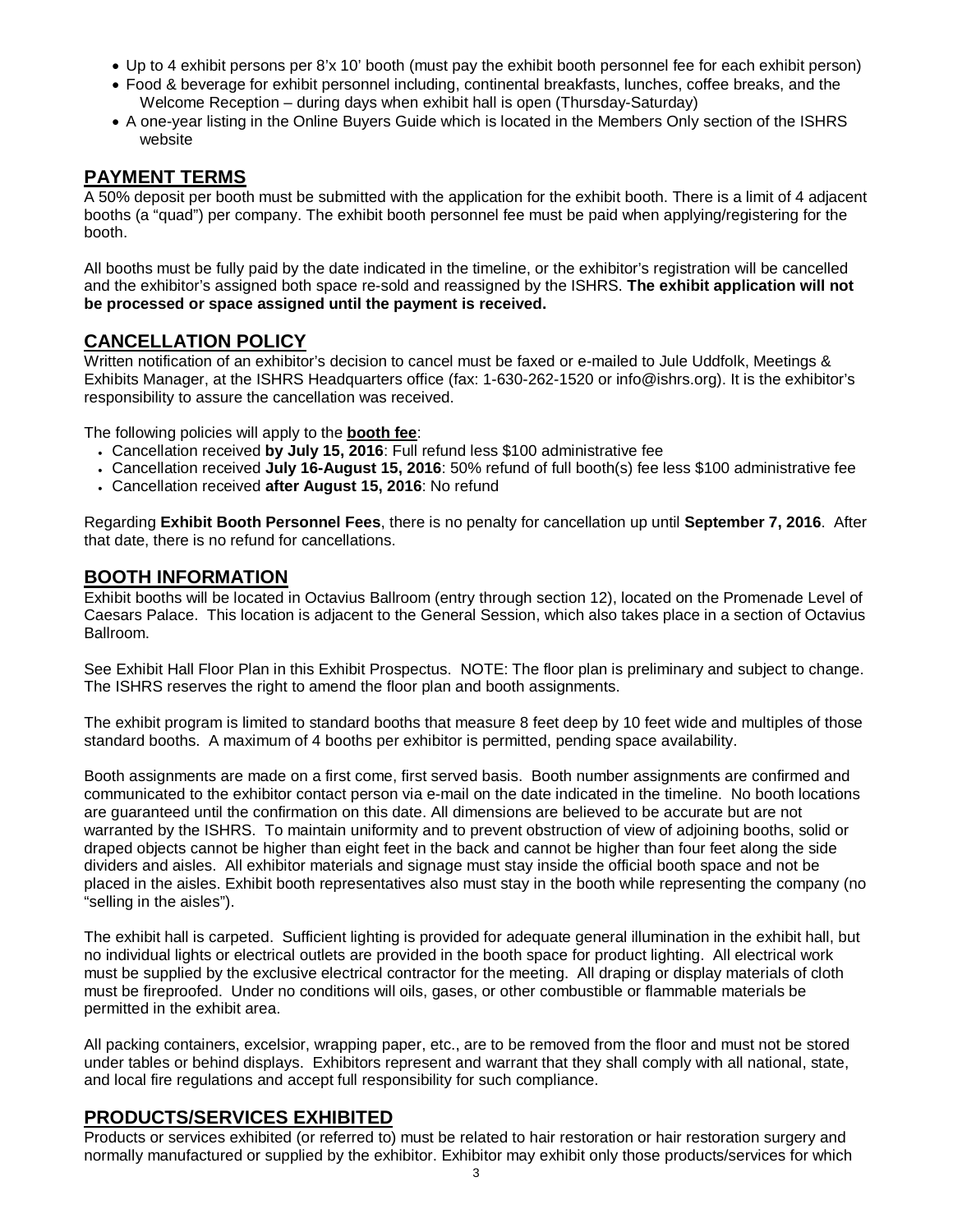the application has been approved. The ISHRS may refuse to accept the application of any individual or entity whose display of goods or services is not compatible, in the sole opinion of the ISHRS, with the educational character and purpose of the ISHRS and its World Congress. The ISHRS may require an exhibitor to provide additional information regarding its products or services, if the ISHRS determines the information is necessary for ISHRS to better assess whether the proposed exhibit is consistent with the educational character and purpose of the ISHRS and its World Congress.

# **SUBLETTING/USE OF SPACE**

Exhibitors shall not assign or sublet any space allotted to them and shall not advertise or display goods other than those manufactured or sold by them in the regular course of their business. No individual or entity that has not contracted with the ISHRS for occupancy of exhibit space will be permitted to display or demonstrate any products, processes or services, solicit orders, wear exhibitor identification badges, or distribute advertising or other materials at the exhibition or the ISHRS World Congress in general. Any violation of this provision will result in prompt removal of the offending individuals and entities.

The ISHRS reserves the right to: (i) refuse exhibitor applications not meeting the ISHRS's required standards; and (ii) remove exhibits or parts of exhibits that are inconsistent with the educational purpose of the ISHRS World Congress at any time before and/or during the exhibition. This applies to displays, literature, advertisements, novelties, souvenirs, conduct of persons, etc. The ISHRS does not in any manner endorse any of the products or services related to the exhibits which have been accepted for display during the ISHRS World Congress.

# **ASSIGNMENT OF SPACE**

Booth assignments will be made on a first come, first served basis. Booth assignments will be confirmed and communicated to the listed exhibitor contact person via e-mail on the date indicated in the timeline. You may indicate your booth location preference during the online registration process, which will be considered but is not guaranteed.

# **PROGRAM GUIDE LISTINGS**

To be included in the preliminary program and onsite program, the exhibit final product/service description must be received by the dates listed in the timeline. Exhibit descriptions are subject to approval and may only include products and services for which the exhibitor application has been approved. Exhibit descriptions must comply with the "EXHIBITOR CLAIMS" section in this Exhibit Prospectus.

# **CONTRACTOR SERVICES**

**Las Vegas Expo is the official service contractor for the meeting.** Las Vegas Expo is the exclusive provider of the following services: \*decorating, standard furniture, standard accessories and carpet rentals, and freight handling (including unloading, loading, material handling, and handling empties). Exhibitors may use their own designated carrier for inbound/outbound shipments. Exhibitors may use their own custom furnishings and accessories or that of a specialty furniture vendor.

\*If an exhibiting company hires a non-official contractor ("Exhibitor Appointed Contractor" or "EAC") to provide any of the non-exclusive services which Las Vegas Expo may otherwise perform, the exhibitor using the EAC must adhere to Las Vegas Expo's terms for EACs, as will be listed in the Exhibitor Service Manual. This will entail a written statement to Las Vegas Expo to be received 30 days prior to the move in date to set forth the identify and intended use of the EAC as well as specific insurance requirements.

For the ISHRS 24<sup>th</sup> World Congress, Caesars Palace will provide **complimentary wireless internet service in the meeting space, including the exhibit hall.** However, if you require a dedicated line for assured connection, you will want to order that through the dedicated provider for the hotel. The instructions for this will be in the ISHRS Exhibitor Service Manual, which will be available on the date listed in the timeline.

The official contractors act on their own behalf in all arrangements with exhibitors and are not an agent, employee or representative of the ISHRS. All services or materials supplied by the contractors on order of the exhibitor will be billed directly by the contractor to the exhibitor. Therefore, the ISHRS does not assume any liability or responsibility for any act performed or omitted by such official contractor.

**Ordering of services:** The full details for placing orders will appear in the ISHRS Exhibitor Service Manual which you will receive electronically on the date listed in the timeline. The exhibitor must abide by all rules and procedures that are outlined in the Exhibitor Service Manual.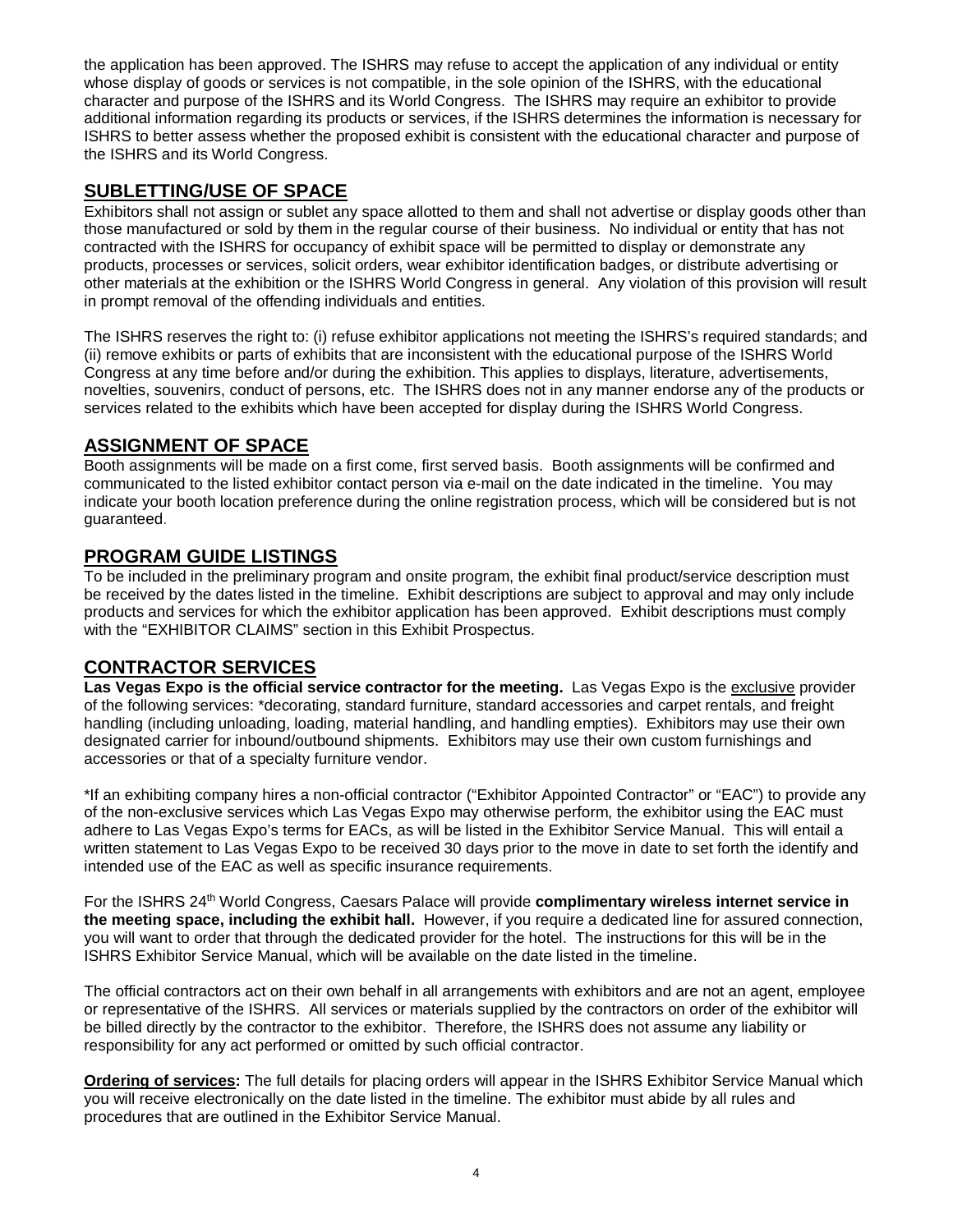# **EXHIBITOR BADGES**

**All exhibitor personnel (exhibit representatives) must be approved in advance of the show. All names of exhibit booth personnel must be submitted by August 15, 2016, via the Exhibitor Information Form.** No exhibitor will be admitted to the exhibit area without an exhibitor's badge and ribbon. Each exhibiting company is allowed up to four (4) booth personnel per booth, and must pay the \$450 per person Exhibit Booth Personnel Fee.

Although there is a limit of four exhibit booth personnel registrations per booth, if you will have more representatives on-site who will swap-in and swap-out badges, then the ISHRS can process additional badges for them, but only (4) four representatives will be allowed in the exhibit hall at a time. However, all planned booth representatives must be approved in advance. Badges are to be picked up at the ISHRS registration desk.

All exhibitor personnel must wear the official exhibitor's badge for admission to and while in the exhibit area. Company badges will not be accepted in lieu of the official badge. Exhibitors shall not affix stick-on items, punch, stamp, mark or otherwise deface or mark the exhibitor badges. Individuals who do not have badges will not be permitted into the exhibit area.

## **EXHIBITOR ATTENDANCE AT THE GENERAL SESSIONS**

Exhibitors are not permitted to attend the General Sessions. Those wishing to attend the General Sessions as an attendee must register under the appropriate attendee category.

# **EXHIBIT SPACE ACTIVITIES**

Business activities, circulars and advertising materials of the exhibitor shall only be conducted and/or distributed within the exhibit space assigned to the exhibitor. Exhibitors are permitted to display only the exhibiting firm's products/services for which they are official distributors and were approved via the Exhibit Application process and to make informal presentations in the booth regarding the firm's product line or service. Exhibitors are prohibited from conducting any activities on the outside grounds, parking area, or elsewhere at Caesars Palace. Exhibitors are required to keep the assigned exhibit space in good order at all times. Exhibitors may not place anything in the aisles during open hours. Exhibit representatives must promote their products/services from inside their booth space only and may not linger in the aisles to pull in customers. Exhibitors may offer food and/or beverage in their booths as a traffic builder provided it is ordered through Caesars Palace's catering department (no outside food or beverage is allowed) and the food & beverage must be served within the confines of the company's booth space, not in the aisles or general space. The ISHRS reserves the right to preclude any booth activity or display in its discretion. Audiovisual and other sound and attention-getting devices are permitted only in such intensity as, in the sole discretion of the ISHRS, does not interfere with the activities of other exhibitors. The use of microphones in the exhibit booths is strictly prohibited. Films purely for entertainment, without educational or informational value, will not be permitted.

# **EXHIBITOR CLAIMS**

Exhibitors shall conduct their exhibits in a professional, truthful, and ethical manner. In connection with their exhibits, exhibitors shall not make statements or claims: (i) which are false or misleading (e.g., scarless surgery); (ii) regarding the efficacy of their products or services in diagnosing, curing, mitigating, treating, or preventing disease, or effecting the structure or any function of the body, which are not truthful, accurate, complete, and scientifically substantiated; (iii) misrepresenting the significance of assessments, clearances, approvals, or other actions by a government authority with respect to their products or services; (iv) suggesting they or their products or services are endorsed by the ISHRS; (v) regarding their products or services or their use, which are inconsistent with the ISHRS's Consumer Alert on Unlicensed Technicians Performing Hair Restoration Surgery, the ISHRS's Position Statement on Qualifications for Scalp Surgery, Misleading & Inappropriate Messaging Statement, and Physician Practice Alert; (vi) stating or implying a physiological effect if their products or services are cosmetics or nutritional supplements; or (vii) which are inconsistent with the legal requirements applicable to the exhibitor or its products or services.

Exhibitor may not use the ISHRS's name, logo, or trademarks (collectively, ISHRS Marks), without the ISHRS's prior written consent. The ISHRS is the exclusive owner of the ISHRS Marks. Despite the foregoing, after the ISHRS accepts an application to exhibit at ISHRS's 24<sup>th</sup> Word Congress an exhibitor may include in its promotional materials the following statement:

> [INSERT EXHIBITOR NAME] will be exhibiting at ISHRS's 24<sup>th</sup> Word Congress, at Caesars Palace, Las Vegas, Nevada, September 28-October 1, 2016.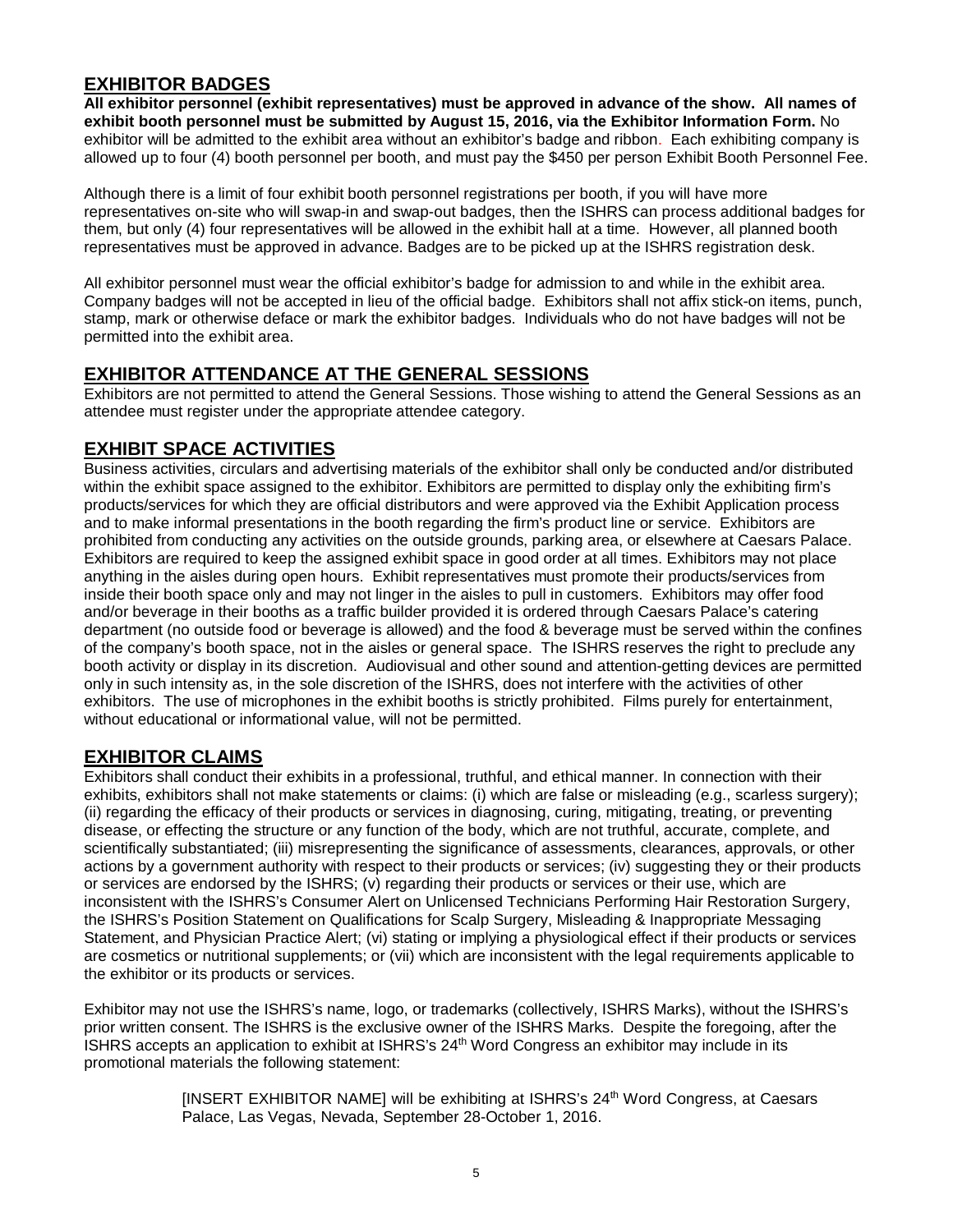Exhibitor shall notify the ISHRS of any change in its legal status or ability to advertise, market, sell, or distribute its products or services in any market in the world between the date of an Exhibitor's application and October 2, 2016. Exhibitor shall notify the ISHRS of any notice or other action by a government or other regulatory authority asserting Exhibitor or its products are not in compliance with applicable law.

# **CONFLICTING EVENTS**

Companies exhibiting at the ISHRS World Congress will be required, as a condition of their participation as exhibitors, not to exhibit at, conduct or sponsor conflicting events. Conflicting events are scientific or educational meetings of interest and relevance to hair transplant surgeons (including but not limited to lectures, presentations, seminars or workshops) that are scheduled during the same time frame encompassed by the ISHRS World Congress. For purposes of this policy, the relevant time frame begins two days immediately prior to the official opening of the ISHRS World Congress and ends two days after the official close of the ISHRS World Congress. ISHRS Satellite Symposia opportunities, if held, are not considered conflicting events. For additional details, see the ISHRS Policy on Ancillary Meetings at ISHRS Meetings.

# **ANCILLARY FUNCTIONS**

ISHRS approval, which may be granted or denied by the ISHRS at its sole discretion, is required for all exhibitorsponsored ancillary functions. Requests for such activities must be submitted in writing via the **Ancillary Function Request Form** to the ISHRS Meetings & Exhibits Manager by the date indicated in the timeline. The request must specify date, time, location, type of function and anticipated attendance. Ancillary functions will only be approved for times that are not in competition with the ISHRS program or Satellite Symposia, in the sole opinion of the ISHRS. The allowed ancillary timeslots are not exclusive. There may be more than one exhibiting company hosting ancillary functions during any given time period. The ISHRS is not holding meeting rooms at Caesars Palace for exhibitor use. The exhibiting company must secure its own meeting/function space, whether it be at Caesars Palace or elsewhere, and pay any and all required fees and costs directly. If it is determined that an unapproved ancillary function of any sort has taken place or is scheduled to take place, the "Violation of Rules" section will be enforced.

# **PRODUCT SALES**

Exhibitor acknowledges that it bears sole responsibility for the collection and remission of all sales tax and other obligations arising from its product sales.

# **GIVEAWAYS**

Atypical giveaways must be approved by the ISHRS (30) thirty days in advance of the ISHRS World Congress. If such items are not cleared through the ISHRS before the World Congress, or are determined to be objectionable or prohibited, the ISHRS has the right to prohibit distribution.

# **CONTESTS AND DRAWINGS**

Exhibitors are allowed to have their own prize drawings and contests within their booth. Exhibitors shall comply with any and all gaming laws applicable to such drawings or contests. The ISHRS will not announce or publish winners, forward prizes, or otherwise be responsible for an exhibitor's own drawing or contest. The ISHRS reserves the right to review in advance and/or preclude any contest or drawing in its discretion.

# **MUSIC LICENSING**

Exhibitors shall obtain any and all licenses or grants of authority required of exhibitors under the copyright laws, including, but not limited to, those relating to the performance of music, whether live or recorded. A copy of such licenses will be furnished to the ISHRS if requested.

# **LEGAL COMPLIANCE**

**1. GENERAL.** Exhibitors as well as exhibits, displays, brochures, fliers, announcements and other information provided by Exhibitors (collectively, "Exhibits") are required to abide by all applicable laws. All Exhibitors represent and warrant that their Exhibits comply with the applicable laws of the countries in which its drugs, cosmetics, or devices are advertised, manufactured, distributed, sold, or licensed.

**2. FOOD, DRUG, & COSMETICS ACT AND FDA COMPLIANCE.** Exhibitors and Exhibits must comply with all applicable United States Federal Food, Drug & Cosmetic Act (21 U.S.C. § 301 *et seq.*) ("FDC Act") provisions, United States Food, and Drug Administration ("FDA") regulations.

**3. UNITED STATES SALES.** Exhibitors intending to exhibit drugs, cosmetics, or devices for sale in the United States, must comply with the following requirements: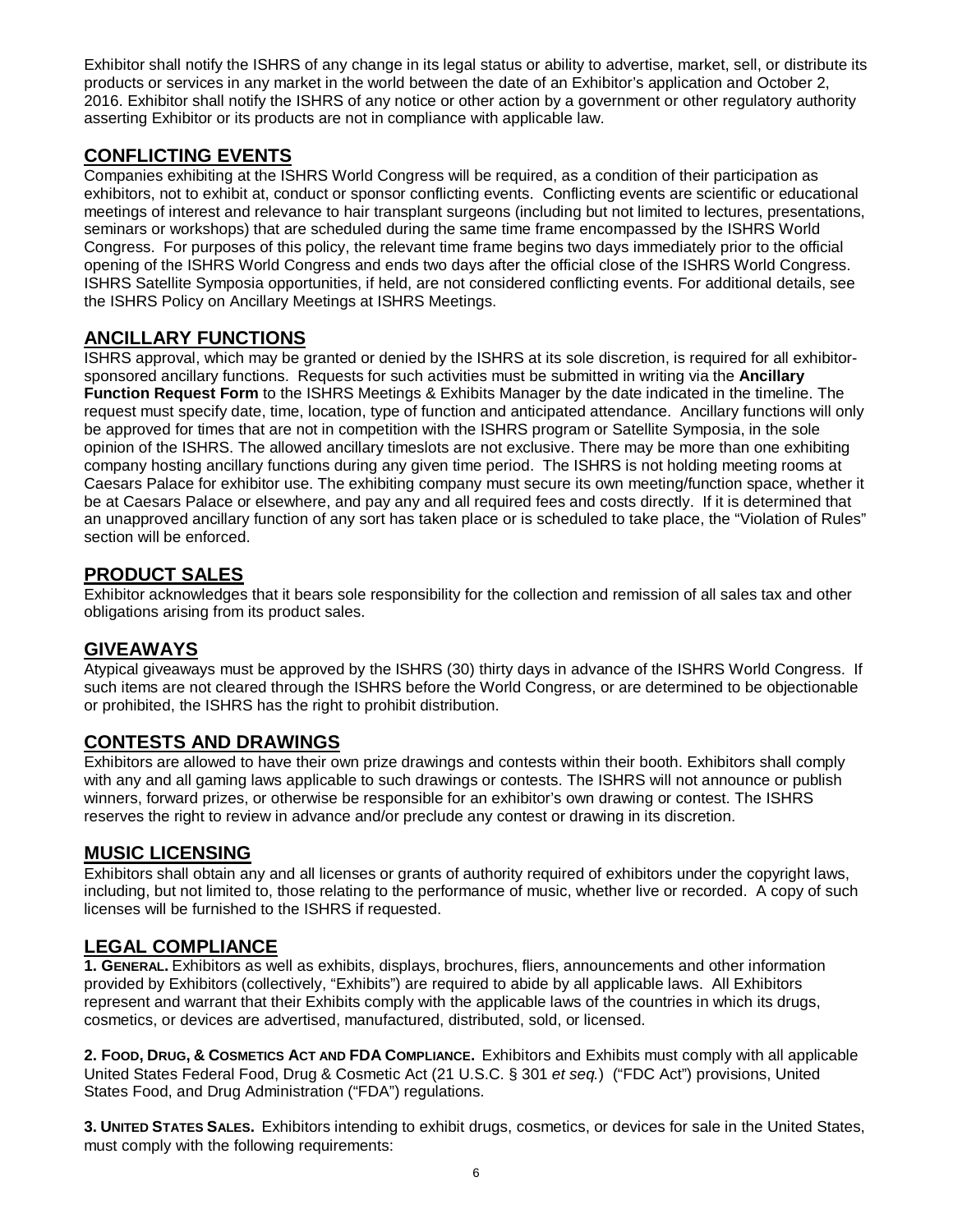- (i) Exhibitors must possess applicable FDA clearance or approval in order to market devices and drugs in the United States at the World Congress.
- (ii) Exhibitor claims regarding devices and drugs must be consistent with FDA cleared uses and approved indications. If there is a common belief that the device or drug may be effective for certain uses, or there is a common use of the device or drug for a condition, but the preponderance of evidence related to the use or condition demonstrates that the device or drug is ineffective, the Exhibit must state there is a lack of evidence that the device or drug is effective for that use or condition.
- (iii) Exhibitors and Exhibits must not create an impression of official FDA approval of a device or drug based on establishment registration, or possession of a registration number.
- (iv) Exhibits for 510(k) cleared devices must not state, or imply FDA approval for the device.
- (v) Devices with a pending 510(k) premarket notification may be exhibited, but orders may not be taken, nor can the exhibitor be prepared to take orders such that it could result in contracts for the sale of the device in the United States.
- (vi) Investigational devices and drugs may be displayed solely for the purpose of obtaining clinical investigators to participate in a clinical study. Exhibits for investigational devices and drugs must state "CAUTION: Investigational device. Limited by United States law to investigational use" or "CAUTION: New Drug – Limited by United States law to investigational use."

**4. NON-UNITED STATES SALES.** Exhibitors intending to exhibit drugs, cosmetics, or devices for sale outside of the United States, the following requirements apply:

- (i) Exhibits for drugs, devices, and/or cosmetics not authorized to be sold, licensed, or used in the United States must have a sign prominently displayed identifying those countries in which the drug, device, or cosmetic is legally permitted to be sold, licensed, or used, and stating: "Not Available for Sale in the United States."
- (ii) Exhibits for drugs, cosmetics, and/or devices for sale, license, and/or use outside the United States must have a sign prominently displayed identifying those countries in which the drugs, devices, and/or cosmetics may be legally sold, licensed, and used for the purposes indicated by the Exhibitor and the Exhibit.

If the ISHRS believes an Exhibitor or Exhibit is violating any of the requirements of this Legal Compliance section, the ISHRS may exclude the Exhibitor and Exhibit from the ISHRS World Congress without liability or further obligation to the Exhibitor. The ISHRS's right to exclude an Exhibitor is in addition to any other legal right the ISHRS may have against the Exhibitor under this Exhibitor Prospectus, at law, or in equity.

# **USE OF LASERS**

In keeping with recommended safety guidelines for lasers, the ISHRS has adopted regulations for laser exhibitors. Exhibitors operating, or permitting the operation of, lasers represent and warrant that: (i) they shall comply with the ISHRS regulations; and (ii) such lasers will be operated only in a manner that presents no safety risks for exhibition attendees and/or the exhibit area.

# **LASER REGULATIONS**

- Lasers must be operated in a manner that is consistent with the accepted industry safety standards (i.e., ANSI standards and/or American Laser Institute standards). Under no circumstances may a laser be operated in a manner that poses a safety risk to persons standing or walking in the vicinity of the exhibitor's booth.
- 2. Lasers must be operated only within an enclosed space with eye protection for those viewing and operating the lasers.
- 3. All demonstrations of CO2 lasers must be conducted in clear plastic boxes with all sides enclosed, including the top. Smoke evacuators must be used.
- 4. Appropriate plastic colored cubicles must also be available for any other type of laser being used, particularly dye, KTP, and ruby lasers.
- 5. No laser equipment may be left unattended in operable condition.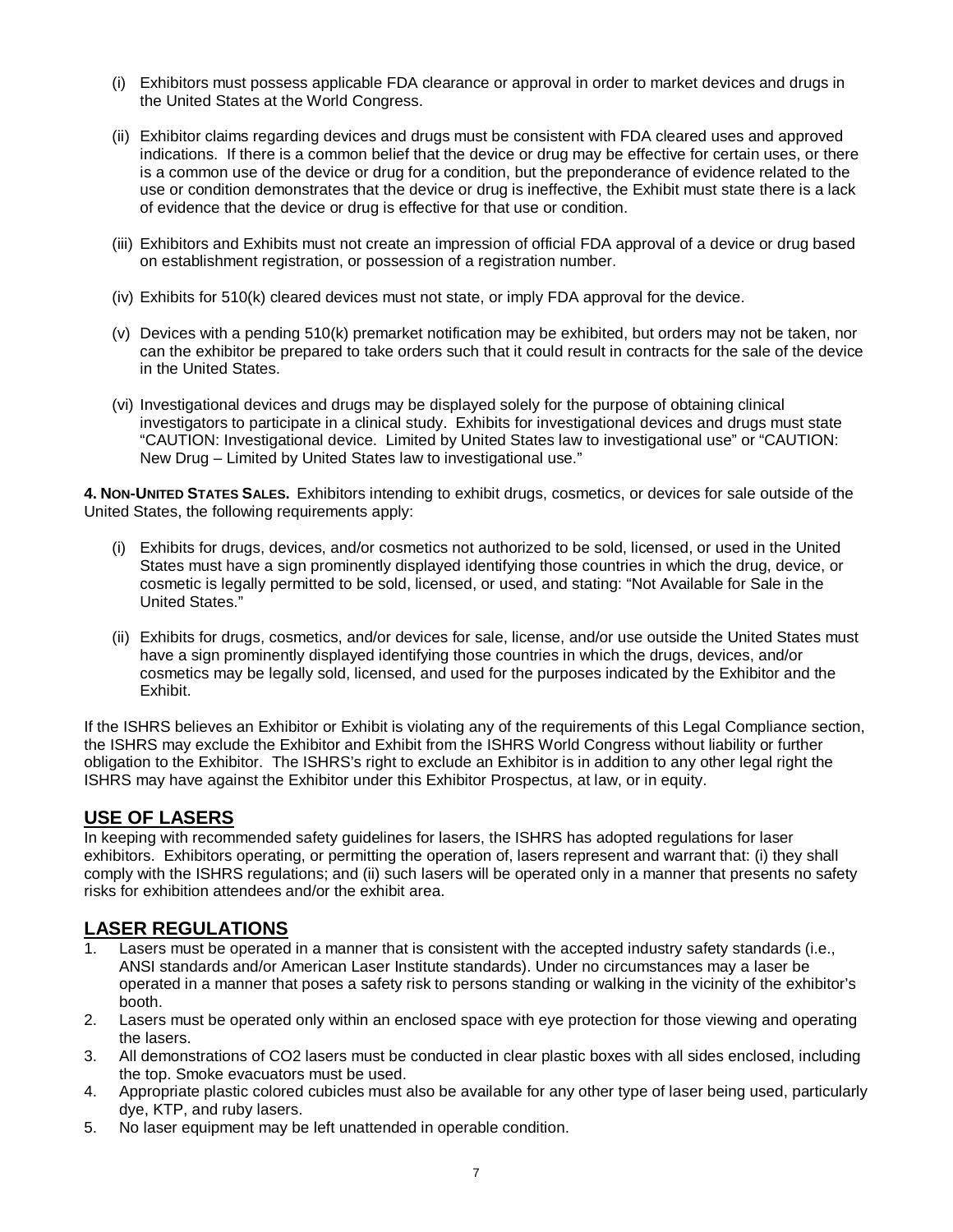# **LIABILITY/INSURANCE/SECURITY**

All property of the exhibitor is understood to remain under its custody and control in transit to and from or within the confines of Caesars Palace. The ISHRS, Las Vegas Expo, and Caesars Palace, and their respective officers, directors, members, agents, and employees, do not maintain insurance covering exhibitors' property and such parties are not responsible for the safety of the property of exhibitors from theft, damage by fire, accident, vandalism or other causes, and exhibitor hereby expressly waives and releases any claim or demand it may have against any of them by reason of any damage to or loss of any property of the exhibitor. Although security personnel may be provided by the ISHRS for the night time protection of the exhibit area, the ISHRS, Las Vegas Expo and Caesars Palace shall have no liability whatsoever for theft, loss, or damage to property belonging to exhibitors, their agents, employees, business invitees, visitors, or guests.

Exhibitors shall carry comprehensive liability coverage, including premises operations and contractual liability coverage of at least \$1,000,000 USD for personal injury liability, \$1,000,000 USD for property damage liability, and statutory workers' compensation with employer's liability with a limit of at least \$100,000 USD. Exhibitors shall furnish certificates of insurance if requested by the ISHRS.

## **INDEMNIFICATION**

Exhibitor shall indemnify, defend, and hold the ISHRS, Caesars Palace and their respective directors, officers, members, agents, employees and successors, and each of them, forever harmless from and against: (i) any damage or charges resulting from violation of any law or ordinance or violation of the rules and regulations of either the ISHRS or Caesars Palace by exhibitor, or exhibitor's directors, officers, employees, representatives, agents and contractors, except those occasioned by the gross negligence or willful misconduct of the ISHRS or the Caesars Palace; and (ii) any and all other claims, liabilities, losses, damages, or expenses (including, without limitation, attorneys' fees), whether those of the exhibitor or a third party, arising, directly or indirectly, from exhibitor's or exhibitor's directors', officers', employees', representatives', agents' and contractors' occupancy and use of the exhibition premises, or any part thereof, except those arising from the gross negligence or willful misconduct of the ISHRS or Caesars Palace.

# **WAIVER OF LIABILITY**

Exhibitor hereby waives any and all claims, actions, causes of action, losses, and damages of any kind or nature exhibitor may have against ISHRS, Caesars Palace, and their respective directors, officers, members, agents, employees and successors, directly or indirectly resulting from, arising out of, or in any way related to this Exhibit Prospectus. This waiver of liability applies to all claims, actions, causes of action, losses, and damages of any kind or nature whatsoever, including, but not limited to, direct, indirect, general, special, incidental, consequential, exemplary, statutory, contractual, or damages or losses of any other kind or type. This waiver of liability applies whether the alleged liability is based on contract, negligence, tort, strict liability, or any other basis and even if ISHRS or Caesars Palace knew or should have known of the possibility of such damages. This waiver of liability shall be enforceable to the maximum extent permitted by applicable law.

# **CANCELLATION OF MEETING**

In the event the ISHRS World Congress is not held for any reason whatsoever, the contract for exhibit space shall be terminated. In such case, the exhibitor shall waive all damages and claims for damages and agrees that the sole liability of the ISHRS will be to return to exhibitors their exhibit space fee on a pro rata basis after deduction of all ISHRS World Congress related costs and expenses incurred by the ISHRS through the date of cancellation, an administrative fee, and overhead charges.

# **CHANGE OF LOCATION**

If the selected location is not available or if, in its sole discretion, the ISHRS believes that it is in its best interests to do so, the ISHRS shall move the ISHRS World Congress to another location.

# **ACCESSIBILITY**

Exhibitor represents and warrants that its exhibit space shall be reasonably accessible and usable by persons with disabilities and that it will be in compliance to the extent applicable under regulations implementing Title III of the Americans with Disabilities Act.

#### **OTHER REGULATIONS**

It is the responsibility of the exhibiting company to see that all booth staff is aware of and adhere to these rules and conduct themselves in a professional manner throughout this meeting.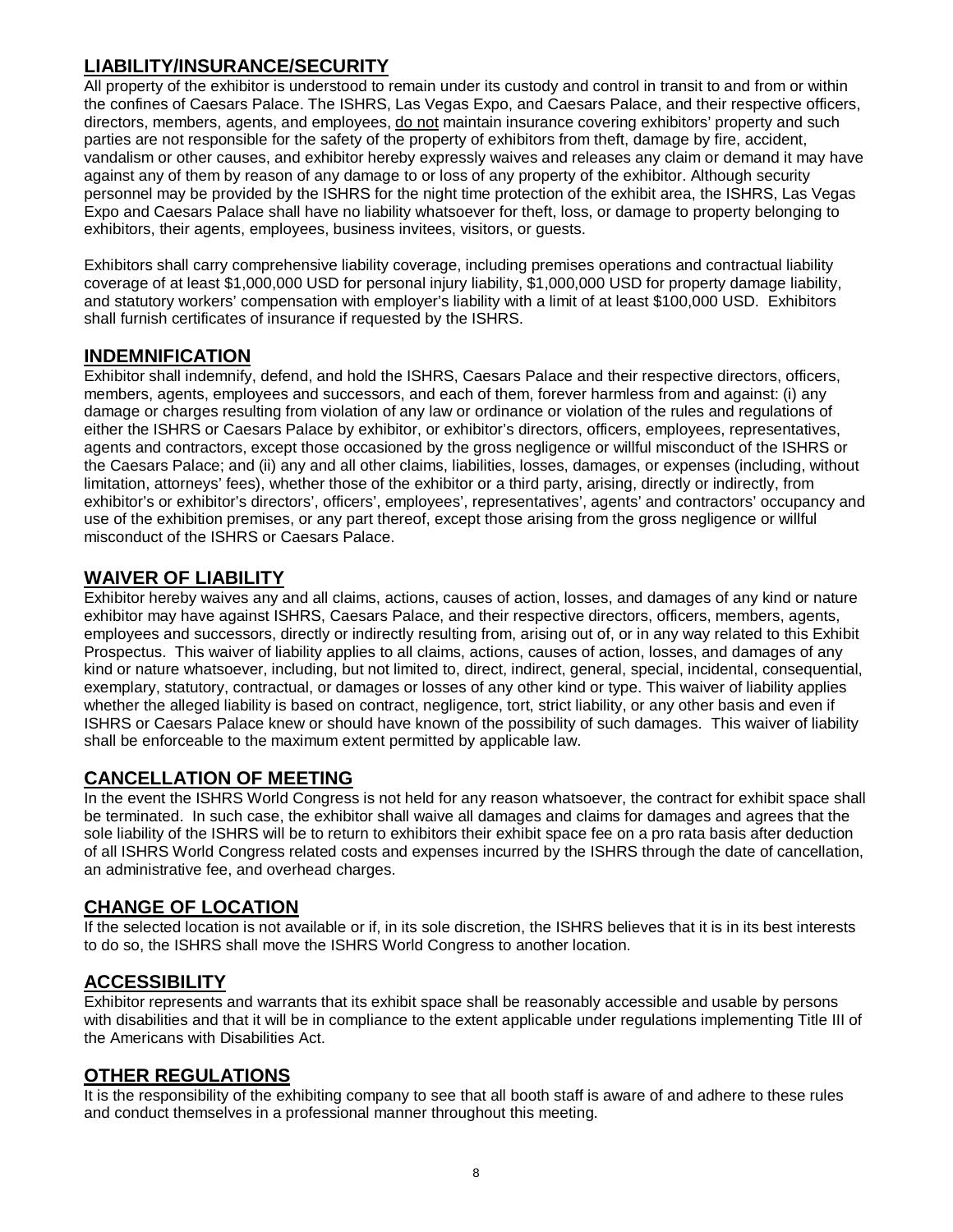The ISHRS shall have the sole authority to interpret and enforce all rules and regulations governing exhibitors and the ISHRS World Congress. Any and all matters not specifically covered herein are subject to decision by the ISHRS. These rules and regulations may be amended at any time by the ISHRS upon written notice to all exhibitors. Each exhibitor expressly agrees to be bound by the rules and regulations set forth herein and by any amendments thereto adopted by the ISHRS from time to time. Any exhibitor or exhibitor representative who, in the opinion of the ISHRS, conducts itself unethically may immediately be dismissed from the ISHRS World Congress without refund or other appeal.

## **VIOLATION OF RULES**

A violation of ISHRS's rules, regulations, and/or policies will result in a 2-year ban from exhibiting at any ISHRS meeting, at the ISHRS's sole discretion. The company may reapply in 2 years. If another violation occurs, then the company will be banned for 3 years.

A violation onsite at the meeting may result in denial of access to the exhibit hall, denial of exhibit booth installation, and/or closing or removal of the exhibitor's exhibit booth. In the event an exhibitor violates the ISHRS rules, regulations, and/or policies and is prohibited from continued use of the exhibit booth, the booth & personnel fees are non-refundable.

#### **For further information contact:**

Jule Uddfolk, CMP, Meetings & Exhibits Manager International Society of Hair Restoration Surgery, 303 West State Street, Geneva, IL 60134, USA Direct Phone: 1-773-883-1236, HQ Phone: 1-630-262-5399, Fax: 1-630-262-1520 Direct email address[: juddfolk@ishrs.org;](mailto:juddfolk@ishrs.org) HQ E-mail: [info@ishrs.org](mailto:info@ishrs.org)

*Rev. 6/23/16*